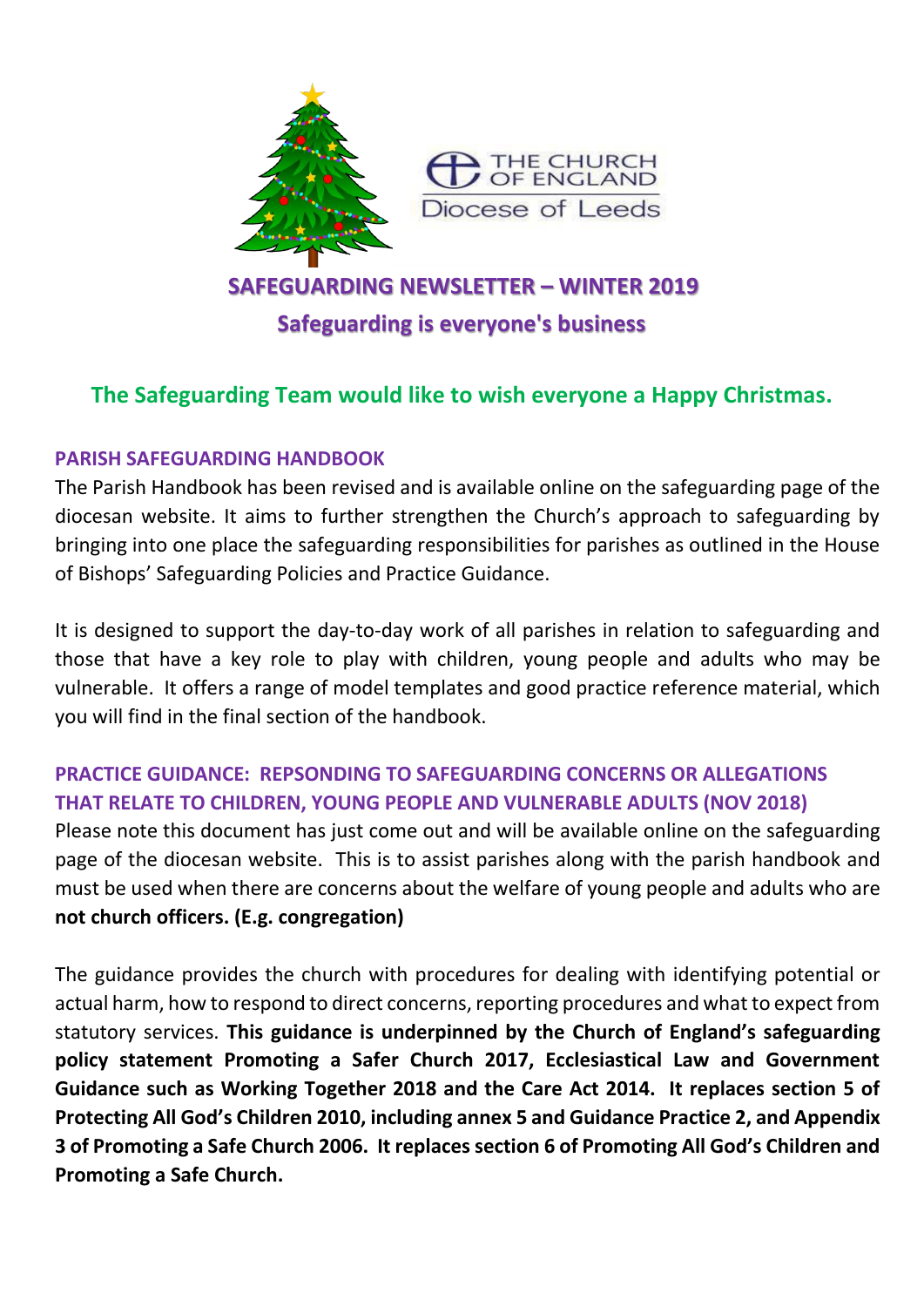# **KEY ROLES AND RESPONSIBILITIES OF CHURCH OFFICE HOLDERS AND BODIES PRACTICE GUIDANCE**

This guidance published in 2017 substantially updates and replaces the 'Responsibilities of Church organisations' section in 'Protecting all God's Children 2010'. It is in line with 'Promoting a Safer Church': the Church of England policy statement for the children, young people and adults. It recognises that the Church of England is not a single entity. Rather, it consists of many essentially autonomous office holders and other bodies, including both ancient ecclesiastical corporations and modern statutory corporations (many of which are charities). It aims to clarify key safeguarding roles and responsibilities for church office holders and bodies within this complex structure to support a consistent approach to safeguarding across the whole Church. It also contains some helpful templates such as hall hiring arrangements and a job specification for a parish safeguarding officer.

It is hoped that this practice guidance will help church communities further develop clear lines of accountability and leadership responsibilities for the safeguarding arrangements required for all organisations.

# **RESPONDING TO, ASSESSING AND MANAGING CONCERNS OR ALLEGATIONS AGAINST CHURCH OFFICERS PRACTICE GUIDANCE (2017)**

This practice guidance refers to both church officers and congregation members. It is important to ensure that anyone who may pose a risk of harm to other individuals who attend the church is appropriately assessed in conjunction with the DSA and the relevant supervising authority.

Examples include those who have a conviction, who are under investigation by the police or anyone about whom you have safeguarding concerns. This applies to church officers and congregational members. It is vital that you contact your DSA as a matter of urgency in order that a risk assessment, in accordance with current practice guidance, is undertaken.

Risk assessments are carefully and sensitively considered. If you are unsure whether a risk assessment is required, please contact your DSA who can advise you further. Please note this also refers to anyone whose confidential declaration under the safer recruitment process reveals a criminal conviction.

#### **TRAINING**

The C0 and C1 training courses are available online. We insist on face-to-face training for those who hold a licence, have permission to officiate, are parish-safeguarding officers or have a position of responsibility in a church.

Face to face safeguarding training is taking place across the diocese and can be accessed here [www.leeds.anglican.org/safe-training.](http://www.leeds.anglican.org/safe-training) Please continue to book places on these courses via Gail O'Neill on – 0113 353 0204 – or email gail.oneill@leeds.anglican.org